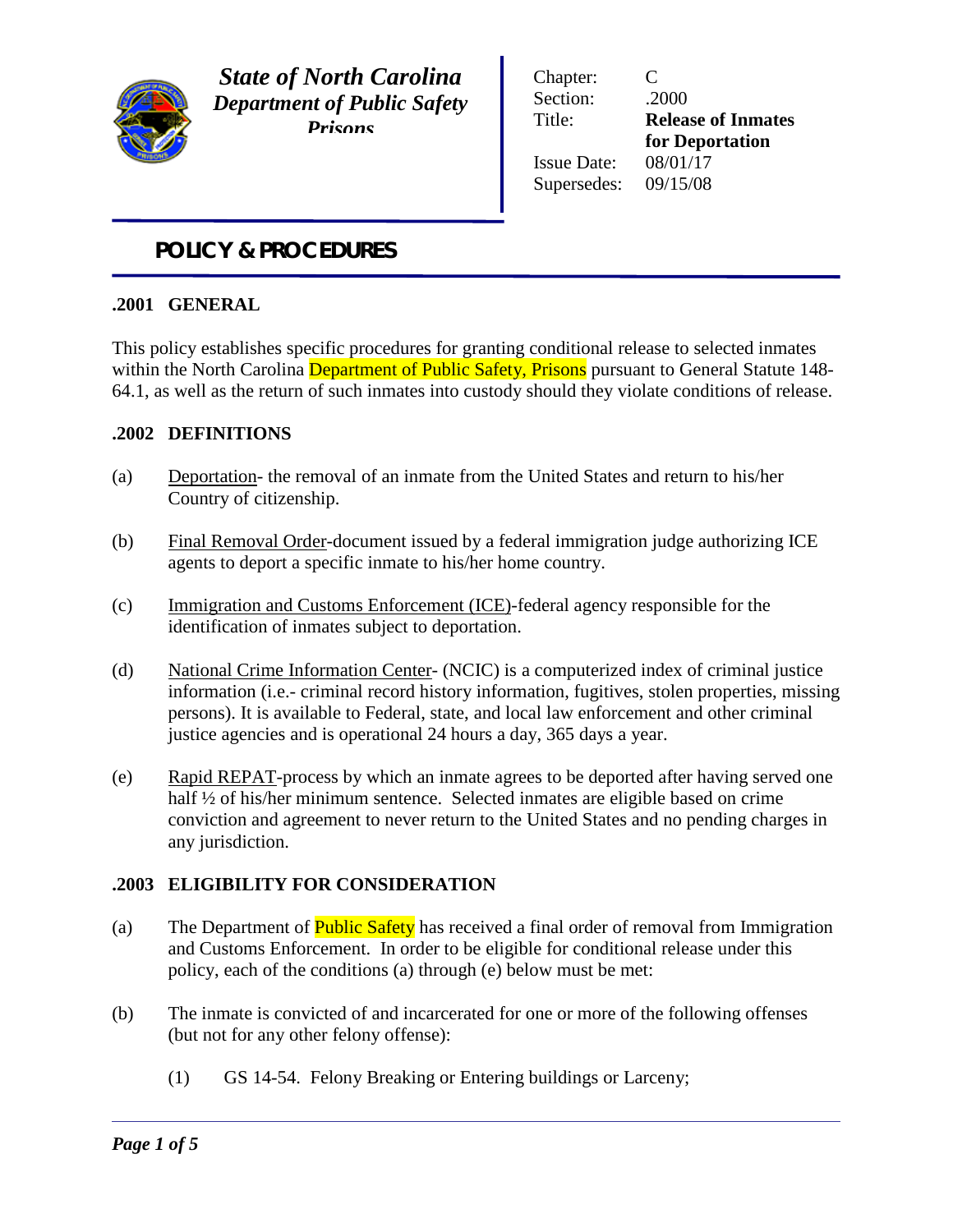- (2) GS 14-56. Felony Breaking or Entering into, or out of, railroad cars, motor vehicles, trailers, aircraft, boats, or other watercraft;
- (3) GS 14-71.1. Felony Possession of Stolen Goods;
- (4) GS 14-100. Felony Obtaining Property by False Pretense, so long as the items have a total value less than one-hundred thousand dollars (\$100,000).
- (5) GS 90-95 (d)(4). Felony possession of marijuana or hashish or derivatives of either substance;
- (6) Driving While Impaired not resulting in death or serious injury.
- (c) The inmate has served at least one half of the minimum sentence imposed by the court or, if convicted of Driving While Impaired, has met all the parole eligibility requirements as established by statute, not withstanding GS 20-179(p)(3).
- (d) The inmate agrees, in writing, to not reenter the United States unlawfully at any time in the future.
- (e) The inmate has no additional pending charges in North Carolina, any other state, or federal courts.

Inmates must meet the forgoing eligibility requirements. Although an inmate may meet all these requirements, there is no entitlement to a release under the Rapid REPAT Program, and the decision to release an inmate under that program is in the sole, non-appealable discretion of the Post-Release Supervision and Parole Commission.

## **.2004 PROCEDURES**

- (a) Notice
	- (1) The Department of **Public Safety** will notify affected inmates of their eligibility for conditional release to their home country after serving one-half of their minimum sentence. This notice will occur either by:
		- (A) Providing an individual letter and application form to each inmate confined on or after July 8, 2008: or,
		- (B) Providing a written description of this policy to each incoming inmate with convictions for the offenses outlined in .2003 (b) during the initial processing for all newly admitted inmates.

Each facility will maintain applications for the Rapid REPAT program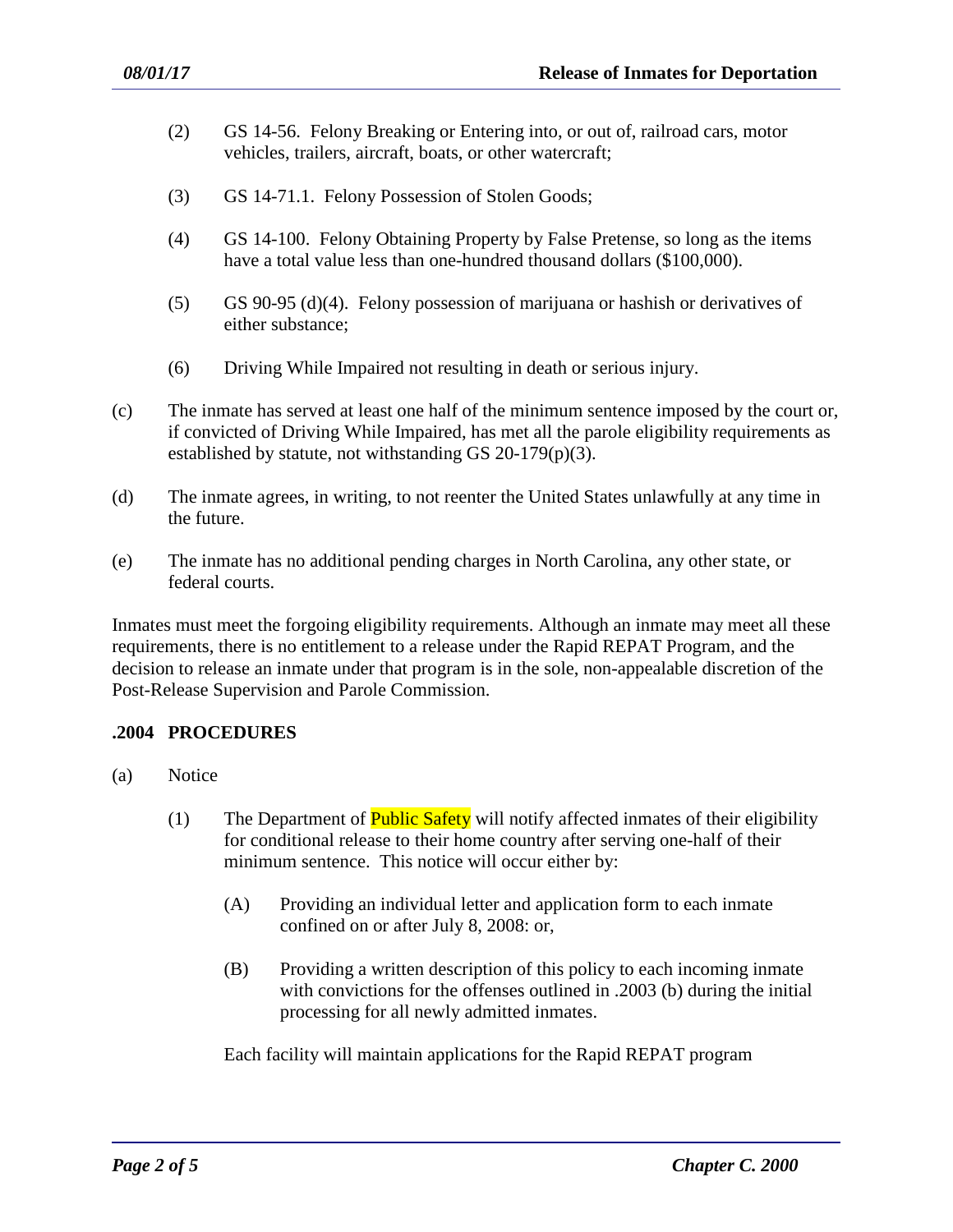- (2) Each facility shall maintain a copy of this policy, application forms, and related memoranda, to include information related to eligible offenses and applications certifying an inmate's request to participate in this program.
- (3) Information related to the Rapid REPAT program shall be posted on inmate bulletin boards and include eligibility requirements as well as procedures for submitting applications.
- (b) Application/Approval Process
	- (1) Qualifying inmates must submit a signed application form indicating he/she will not contest deportation and agreeing to not re-enter the United States at any time in the future.
	- (2) Applications will be forwarded to the Deputy Director for Auxiliary Services, Assistant Director for Auxiliary Services or the Manager of Classification for review to ensure the applicant meets all statutory requirements. If so, the inmate's record will be reviewed to determine if a deportation detainer has been filed by Immigration and Customs Enforcement. If no detainer is on file, local ICE agents will be contacted to initiate a review on the inmate.
	- (3) The Deputy Director for Auxiliary Services, Assistant Director for Auxiliary Services or the Manager of Classification will request and review an updated NCIC criminal history check to ensure there are no charges pending in any jurisdiction.
	- (4) Upon verification that a deportation detainer is on file and no pending charges exist, the case will be forwarded to the North Carolina Post Release and Parole Supervision office for final review and decision for conditional release to ICE agents.
	- (5) The Post Release and Parole Supervision office will notify the Deputy Director for Auxiliary Services, Assistant Director for Auxiliary Services or the Manager of Classification will be provided the names of all inmates approved for participation in the Rapid REPAT program.
	- (6) These inmate names will be provided to the designated ICE office to arrange for the final removal hearings.
	- (7) The Deputy Director for Auxiliary Services, Assistant Director for Auxiliary Services or the Manager of Classification will be provided a list of all inmates issued final removal orders. ICE agents will provide the Chief with the date established for the next transport of aliens under the Rapid REPAT program.